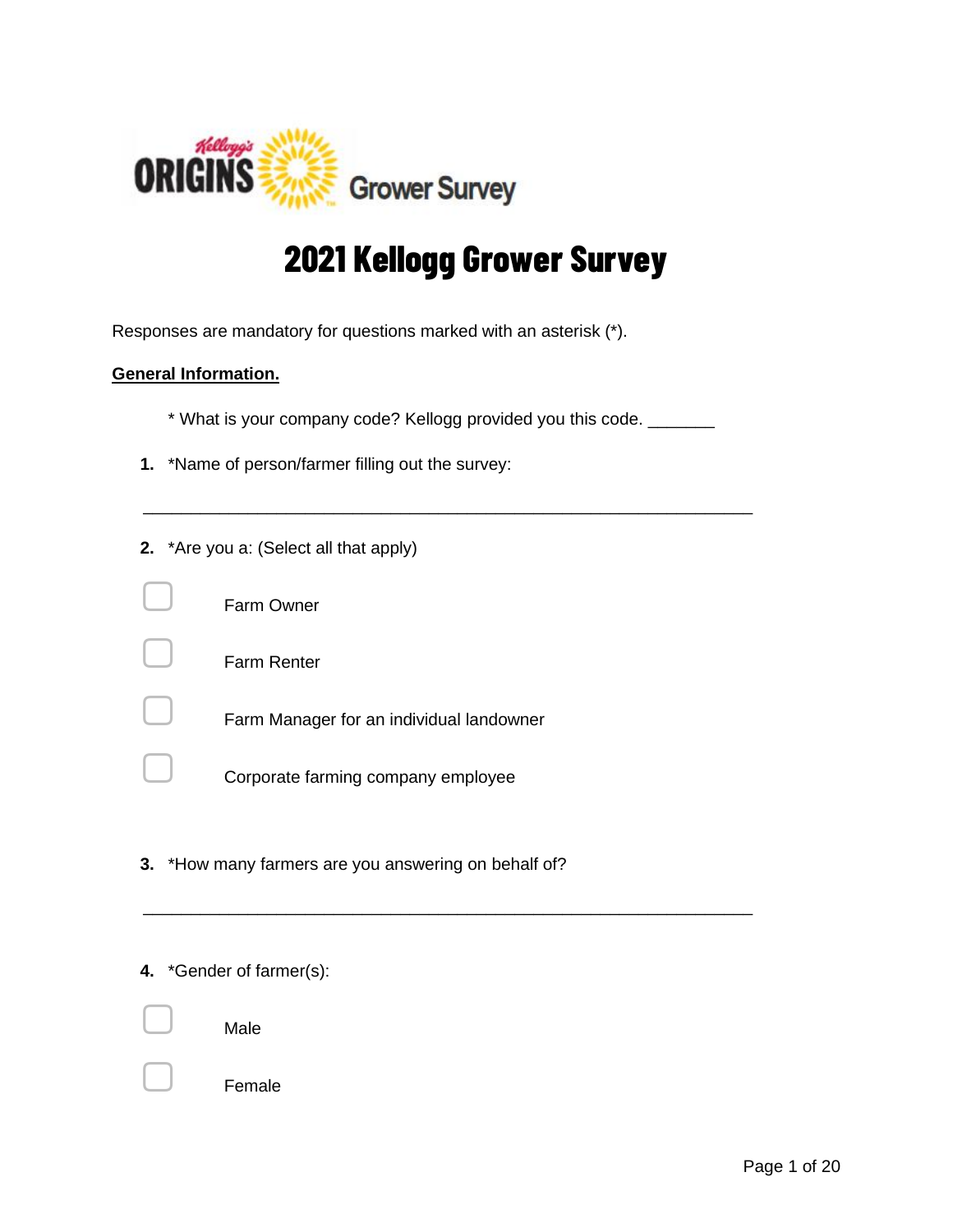**5.** \*For which crop are you completing this survey? Please select only one crop. Your answer will be the "reporting crop" for the rest of the survey.

 $\bigcirc$  Corn/Maize

O Oats

 $\bigcirc$  Potato

 $\bigcirc$  Rice

 $\bigcirc$  Raisin/Sultana

 $\bigcirc$  Strawberry

o Sugar Beet

- $\bigcirc$  Wheat
- **6.** \* Please provide your total farmable land and correct unit of measure for the current year of crop production.  $\overline{1}$  $\mathbf{r}$

|                            | Value | Unit                     |
|----------------------------|-------|--------------------------|
| <b>Total Farmable Area</b> |       | <b>Hectares or Acres</b> |

**7.** \* How many hectares/acres did you grow of the reporting crop for this production season? Please provide the correct unit of measure.  $\begin{array}{c} \hline \end{array}$ 

|                      | Value | Unit                     |
|----------------------|-------|--------------------------|
| <b>Cropland Area</b> |       | <b>Hectares or Acres</b> |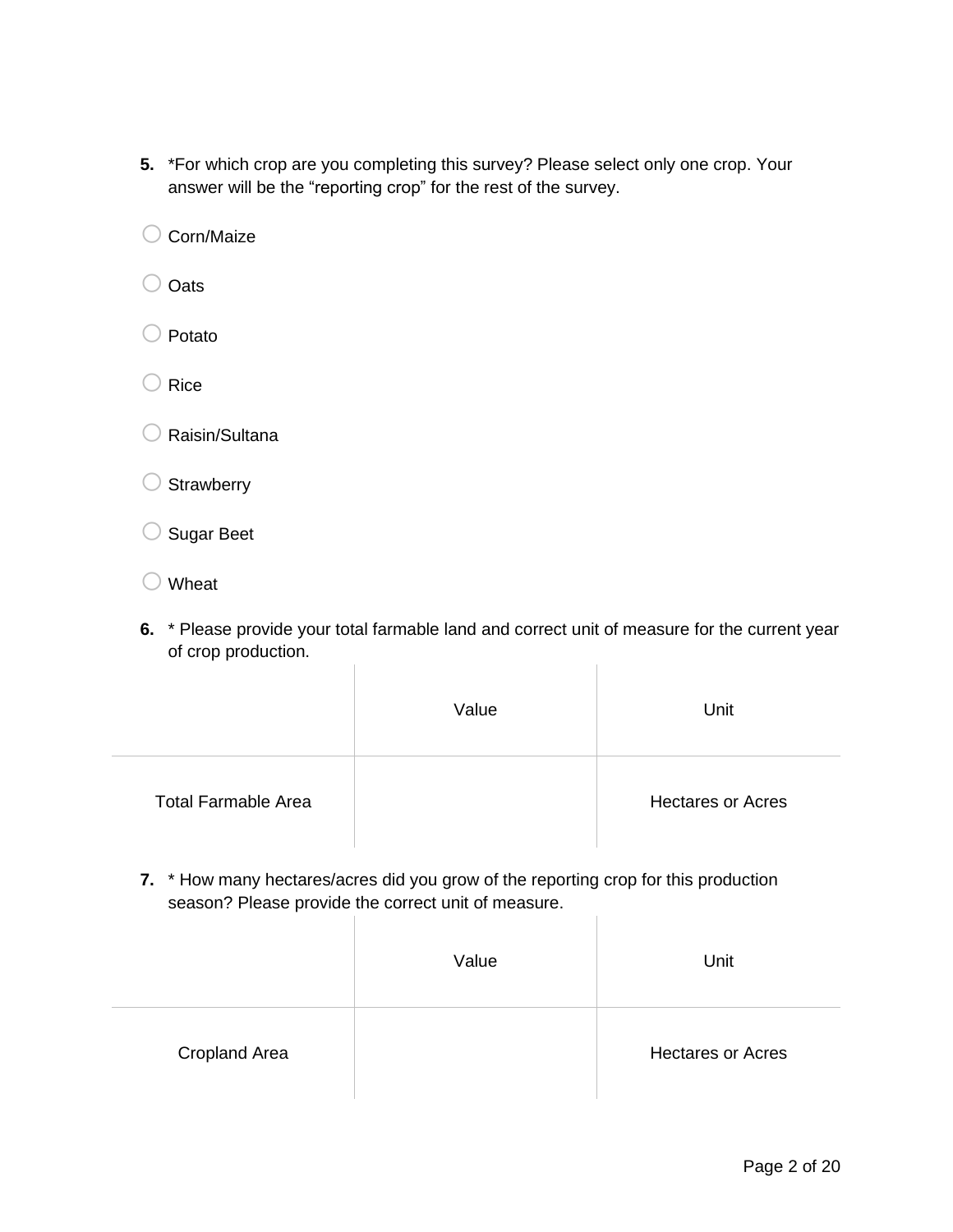8. \* Where did you grow the reporting crop? Please select your region, country, and state or province.

\* Region :

- Asia
- Africa
- Australia
- □ Central America
- □ Eastern Europe/Russia
- North America
- □ South America
- Western Europe

\* Country : \_\_\_\_\_\_\_\_\_\_\_\_\_\_\_\_\_\_\_\_\_\_

\* State/Province: \_\_\_\_\_\_\_\_\_\_\_\_\_\_\_\_\_\_\_\_\_\_\_\_\_\_\_\_\_

# **Current Farming Practices**

**9.** Which of the following farming systems do you use on your farm? Select all that apply.

| Organic                       |
|-------------------------------|
| <b>Certified Organic</b>      |
| Conventional                  |
| <b>Certified Transitional</b> |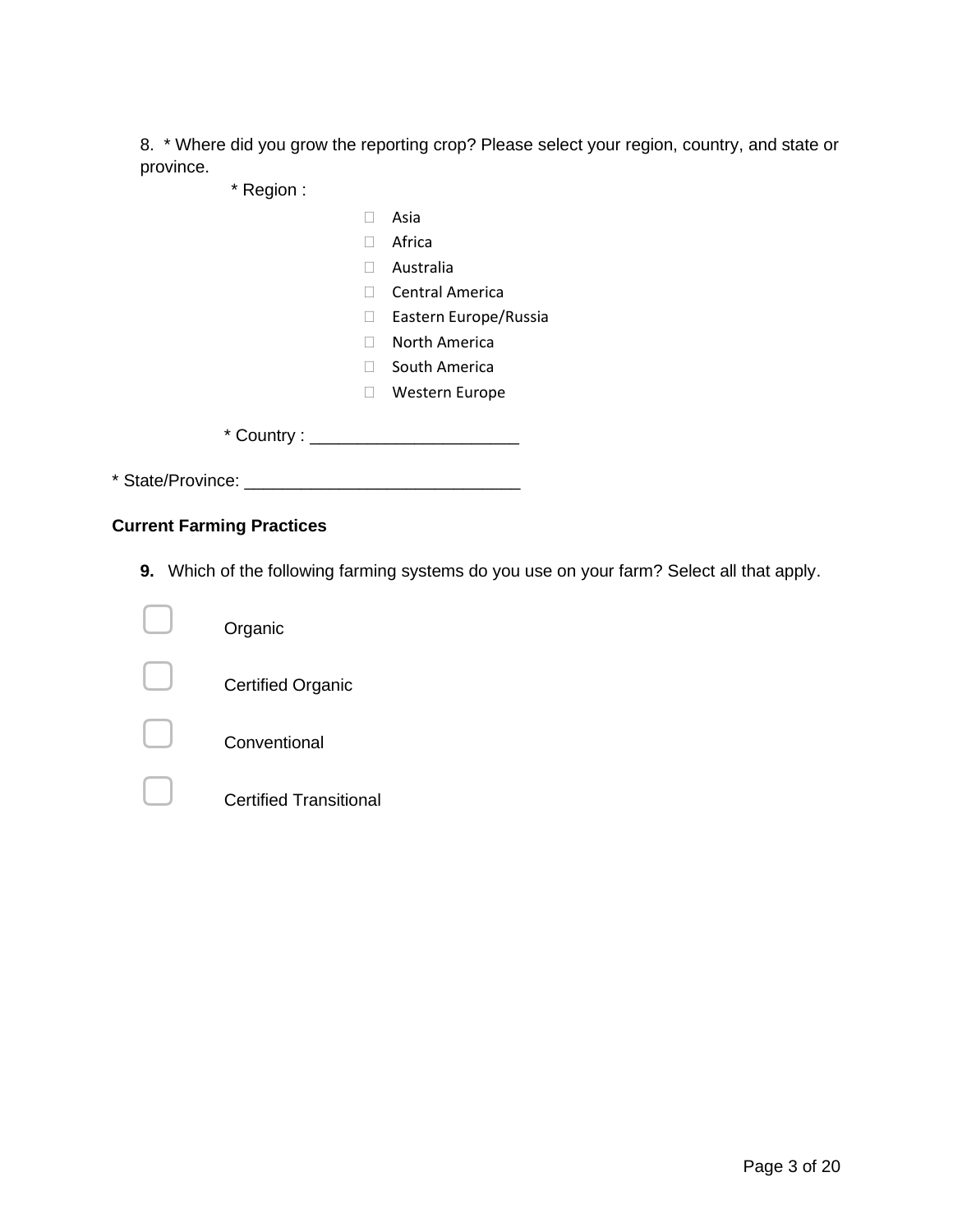**10.** \* What was the previous crop planted in the same field(s) before the reporting crop? Select all that apply.

| Barley                |
|-----------------------|
| Corn / Maize          |
| Oats                  |
| Potato                |
| Rice                  |
| Soybean               |
| Strawberry            |
| <b>Sugar Beet</b>     |
| Wheat                 |
| <b>Other Crop</b>     |
| I do not rotate crops |

**11.** \* Do you practice any of the following methods in the field(s) where you grew the reporting crop this year? Select all methods that apply and indicate the number of years you have used each method.

| Soil Conservation Methods                                                                                   | Years |
|-------------------------------------------------------------------------------------------------------------|-------|
| No till<br>Minimum till<br>Stubble retention<br>Permanent soil cover<br>Cover crops<br><b>Buffer strips</b> |       |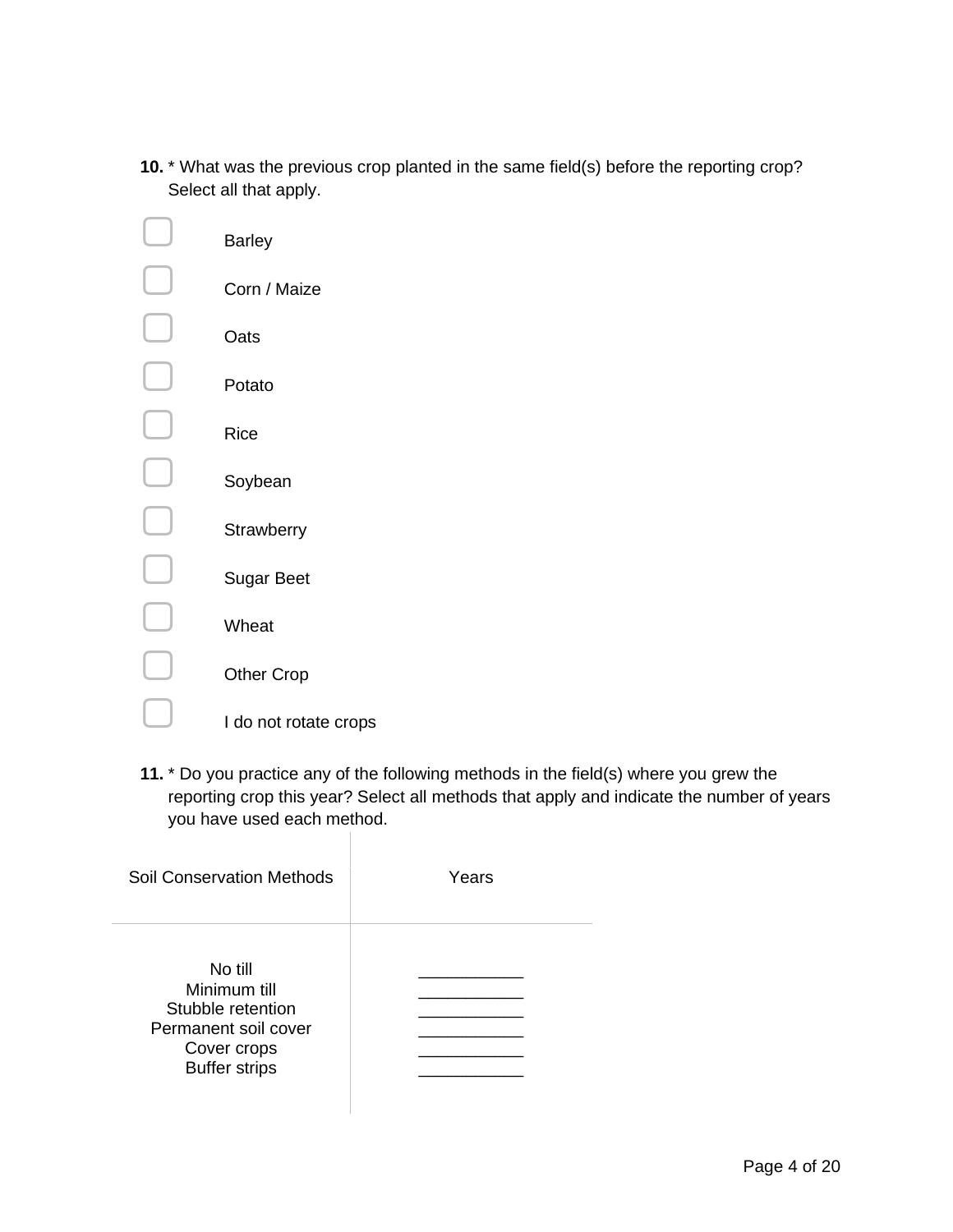|              | 12. * What biodiversity measures have you taken? Select all that apply.                                                                                                                                                                                                                         |
|--------------|-------------------------------------------------------------------------------------------------------------------------------------------------------------------------------------------------------------------------------------------------------------------------------------------------|
|              | I have a biodiversity plan in place                                                                                                                                                                                                                                                             |
|              | I plant crop mixtures and multiple crop varieties                                                                                                                                                                                                                                               |
|              | I include beneficial flowers, perennials, hedgerows or areas of uncultivated land<br>on the land that I manage                                                                                                                                                                                  |
|              | I provide nesting areas for pollinators and other wildlife                                                                                                                                                                                                                                      |
| biodiversity | I work with local conservation organizations to help improve or increase                                                                                                                                                                                                                        |
|              | I do not practice any of these measures                                                                                                                                                                                                                                                         |
|              | Other <u>with the contract of the contract of the contract of the contract of the contract of the contract of the contract of the contract of the contract of the contract of the contract of the contract of the contract of th</u>                                                            |
|              | 13. * Do you use Integrated Pest Management (IPM) principles? In other words, do you<br>combine prevention, biological, cultural, physical, and chemical methods to control pests<br>(weeds, insects, pathogens, or vertebrates) in a way that minimizes risk to people and<br>the environment? |
|              | Yes, and I've received formal training                                                                                                                                                                                                                                                          |
|              | Yes, I've educated myself using books or the internet                                                                                                                                                                                                                                           |
|              | No, I could use more education or resources on Integrated Pest Management                                                                                                                                                                                                                       |
|              |                                                                                                                                                                                                                                                                                                 |

 $\Box$  No, Integrated Pest Management does not apply to my operation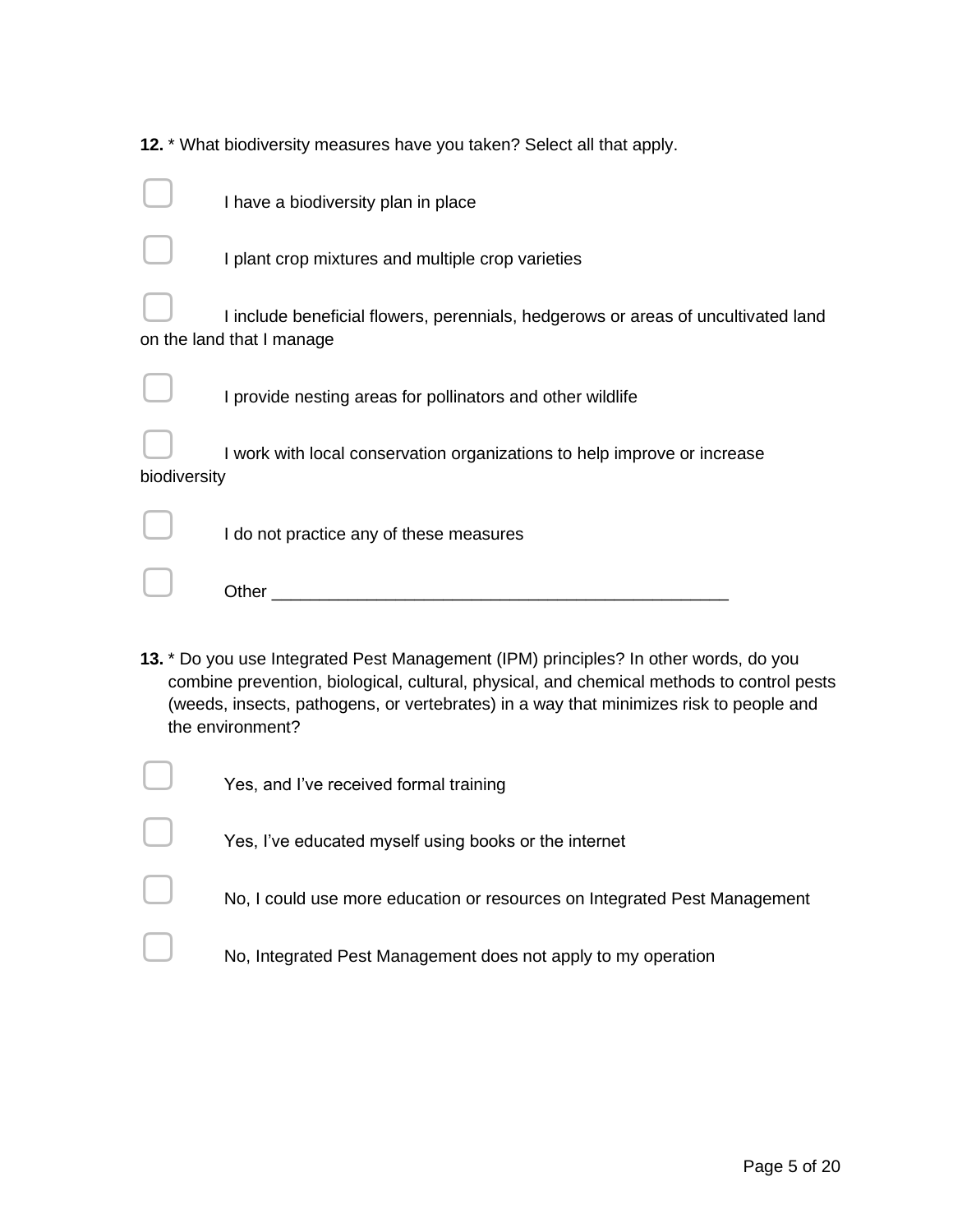|          | 14. * What Integrated Pest Management (IPM) practices do you use? Select all that apply.                                                           |
|----------|----------------------------------------------------------------------------------------------------------------------------------------------------|
|          | I rotate Modes of Action (MOA) for resistance management                                                                                           |
|          | I have a scouting program to identify pests and diseases in my crop                                                                                |
| products | I consider potential environmental impacts when selecting my pest control                                                                          |
|          | I use a consultant to help me plan my pest management strategies                                                                                   |
|          | I calibrate and maintain my spray equipment before it is used                                                                                      |
|          | I consider timing, pesticide application equipment, neighbors and weather when<br>planning my applications                                         |
|          | I use a crop rotation, cover crop, trap crop, or other controls to reduce pest<br>populations over time                                            |
|          | I keep detailed pest management records                                                                                                            |
|          | Pesticides are applied only when necessary, based on knowledge of pests,<br>weeds and diseases.                                                    |
|          | I make genetics, harvest protocol and storage method decisions that help lower<br>the risk of mycotoxin issues or other pest-related health issues |
|          | I do not use any Integrated Pest Management practices.                                                                                             |
|          | 15. * What type of pesticides do you use ("Pesticides" include insecticides, herbicides,<br>fungicides, fumigants, etc.)? Select all that apply.   |
|          | I apply organic pesticides                                                                                                                         |
|          | I apply synthetic pesticides                                                                                                                       |
|          | I apply biological pesticides                                                                                                                      |
|          | I do not apply pesticides                                                                                                                          |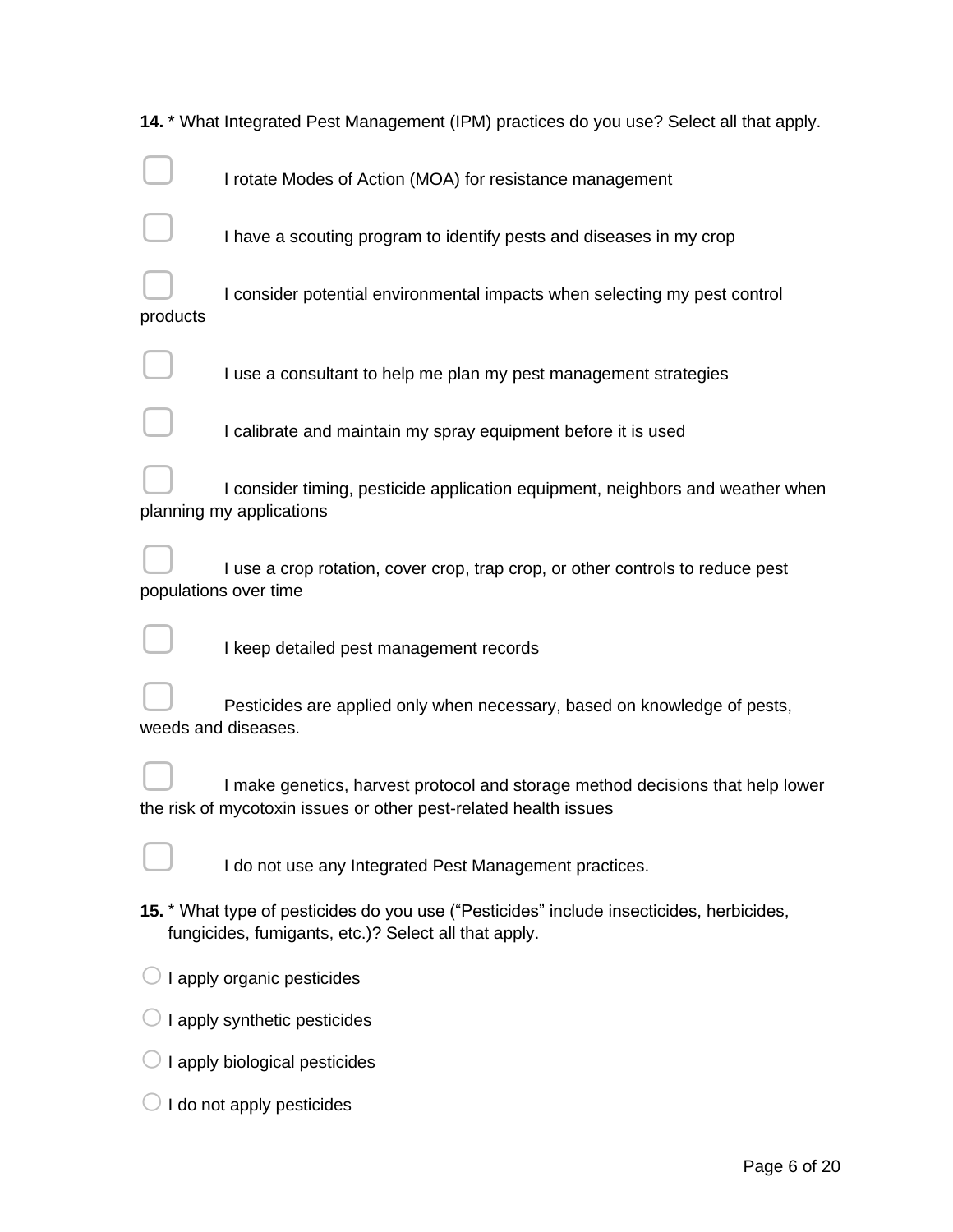| 16. Please answer this question for wheat and oat production only. * Do you use        |
|----------------------------------------------------------------------------------------|
| glyphosate on the reporting crop for any of the following purposes? Select all options |
| that apply.                                                                            |

|       | Help dry crops before harvest                                                                                           |
|-------|-------------------------------------------------------------------------------------------------------------------------|
|       | Control weeds late in the season                                                                                        |
|       | Control weeds before crop emergence                                                                                     |
|       | Control weeds before crop emergence, in conjunction with minimal tillage or<br>other conservation agriculture practices |
|       | Fallow application after crop harvest                                                                                   |
|       | I do not use glyphosate on the reporting crop                                                                           |
|       | 17. What is the soil texture for the crop you are reporting on? Select all that apply.                                  |
| Sandy |                                                                                                                         |
| Silt  |                                                                                                                         |
| Clay  |                                                                                                                         |
|       |                                                                                                                         |
|       | 18. *Do you conduct soil tests?                                                                                         |
|       | Yes, I do them, and they inform my decisions                                                                            |
|       | Yes, I do them but I don't use them                                                                                     |
|       | No, I do not conduct soil tests, but I do have the resources to do them                                                 |
|       | No, I do not conduct soil tests because I do not have the resources to do them                                          |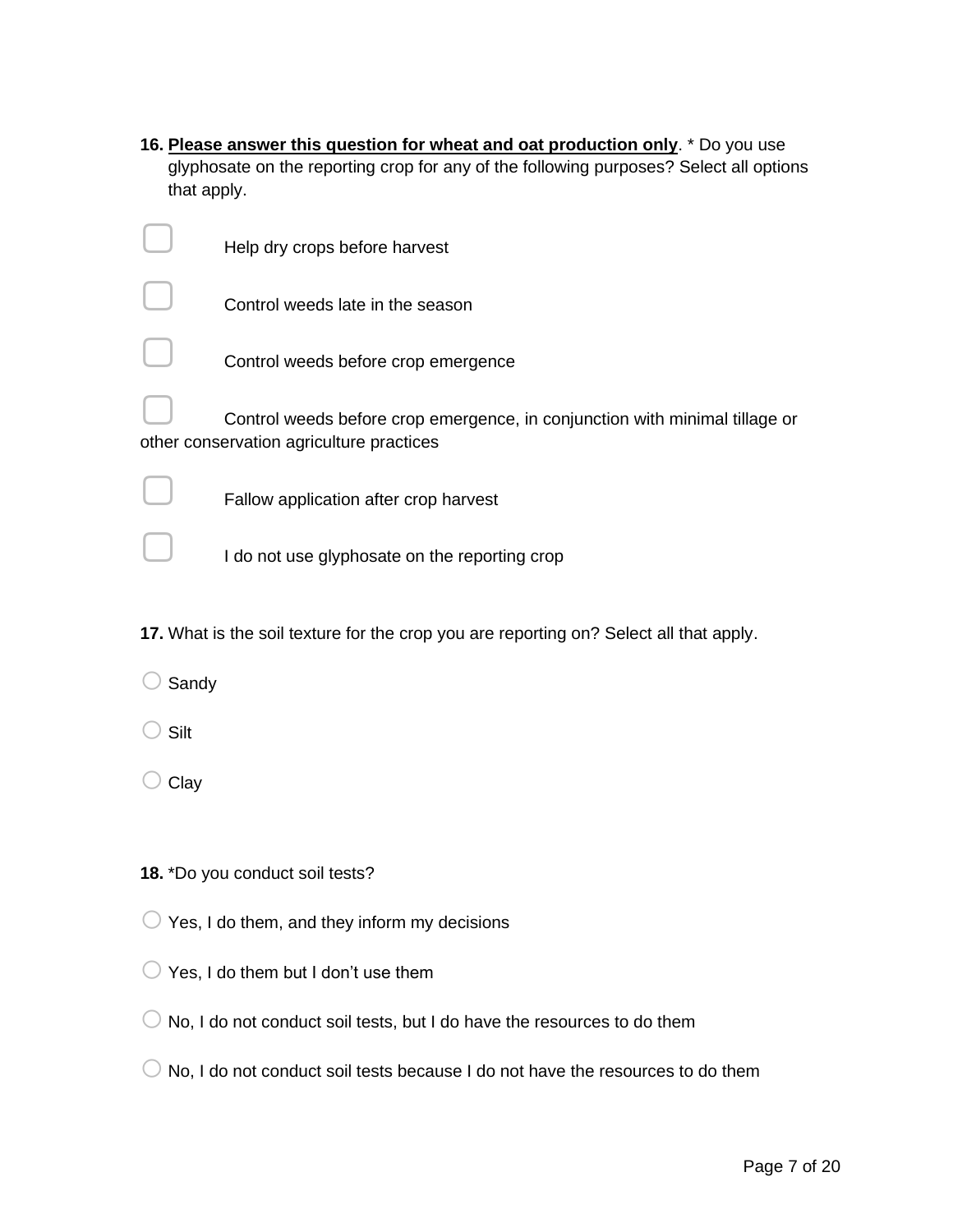| 19. What nutrient management practices do you use? Select all that apply. |  |  |
|---------------------------------------------------------------------------|--|--|
|                                                                           |  |  |

|         | I have a nutrient management plan                                                                                                                                                    |
|---------|--------------------------------------------------------------------------------------------------------------------------------------------------------------------------------------|
|         | I use fertilizer rate & source recommendation from an agricultural research or<br>university extension program, to optimize cost and crop yield                                      |
|         | I time fertilizer applications to match nutrient availability and crop needs                                                                                                         |
|         | I use reduced tillage, including conservation tillage or no-till                                                                                                                     |
|         | I plant cover crops for nutrient management purposes                                                                                                                                 |
| system) | High efficiency/sub-surface drip fertigation (in other words, injection of fertilizers,<br>soil amendments, water amendments, and other water-soluble productions into an irrigation |
|         | I work with an agronomist to evaluate and improve nutrient use efficiency                                                                                                            |
|         | I do not use any of the nutrient management practices above                                                                                                                          |
|         | 20. What precision agriculture technologies do you use? Select all that apply.                                                                                                       |
|         | I use a yield monitor to identify field variability                                                                                                                                  |
|         | I use an auto steer guidance system on farm implements                                                                                                                               |
|         | I make use of aerial or satellite images to identify areas needing treatment                                                                                                         |
|         | I use a soil map for management decisions                                                                                                                                            |
|         | I use variable rate planting                                                                                                                                                         |
|         | I use variable rate fertilizer applications                                                                                                                                          |
|         | I use a Farm Management System (FMS) to manage my farm                                                                                                                               |
|         | I do not use precision agriculture technologies                                                                                                                                      |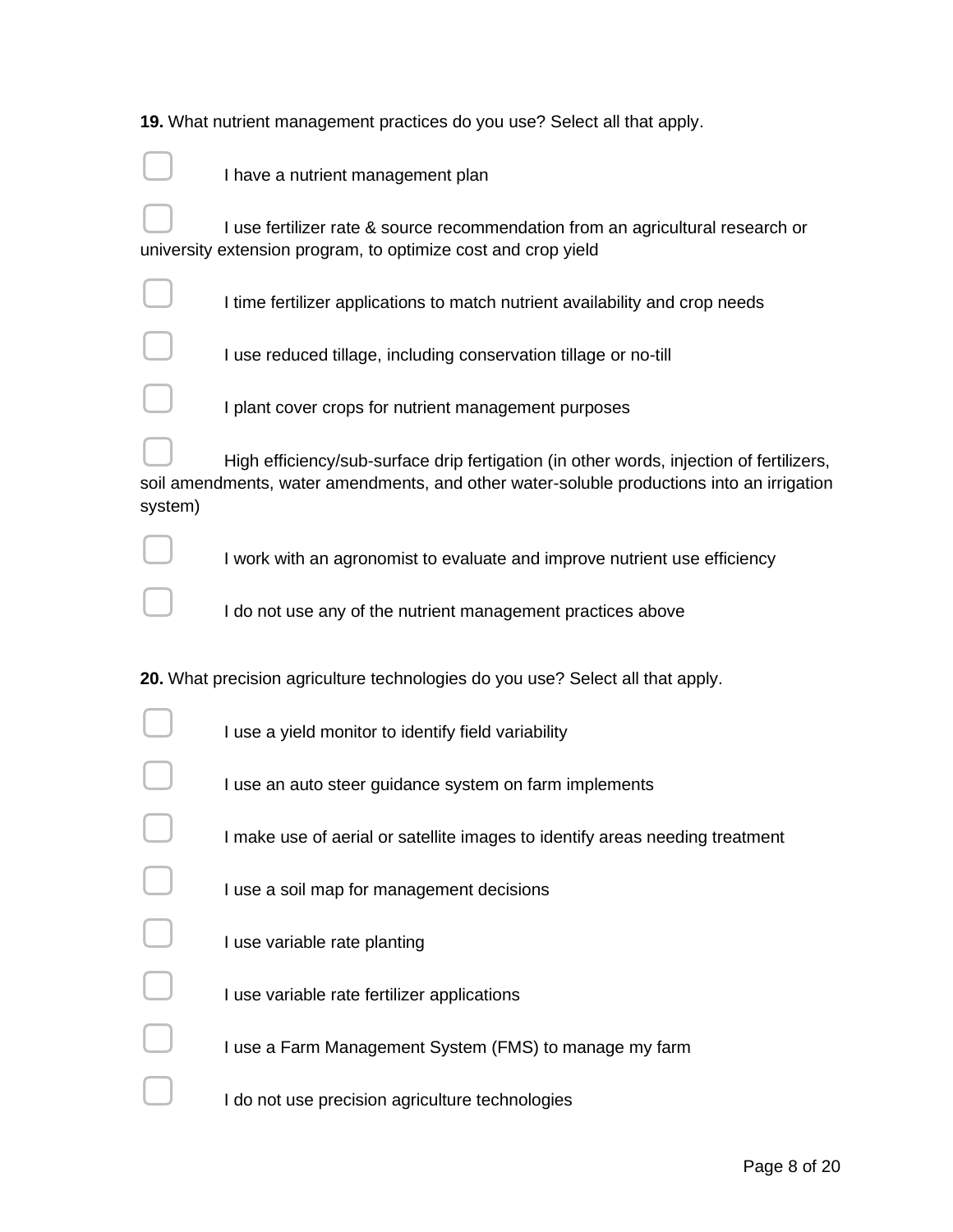- **21.** \* Do you track your energy usage on the land you farm?
- $\bigcirc$  Yes
- $\bigcirc$  No
- **22.** \*What measures have you taken to maximize energy use efficiency? Select all that apply.

| I have changed to higher efficiency tractors and/or trucks for hauling                                    |
|-----------------------------------------------------------------------------------------------------------|
| I use renewable energy resources to meet my energy needs                                                  |
| I use seed treatments to reduce the need for post emergent applications of<br>insecticides and fungicides |
| I have conducted an energy audit on my farm                                                               |
| I have not conducted an energy audit on my farm but will conduct one in the<br>future                     |
| I did not take any measures to maximize energy use efficiency                                             |

- **23.** \* Did you irrigate the reporting crop? If your answer is "Yes," please also answer questions 24 through 26 to the best of your ability. If your answer is "No," please continue to question 27.
- $\bigcirc$  Yes
- $\bigcirc$  No
- 24. \* Did you use flow meters to track your irrigation water applied for the reporting crop?
- $\bigcirc$  I used flow meters on my entire farm
- $\bigcirc$  I used flow meters on some of fields
- $\bigcirc$  I did not use flow meters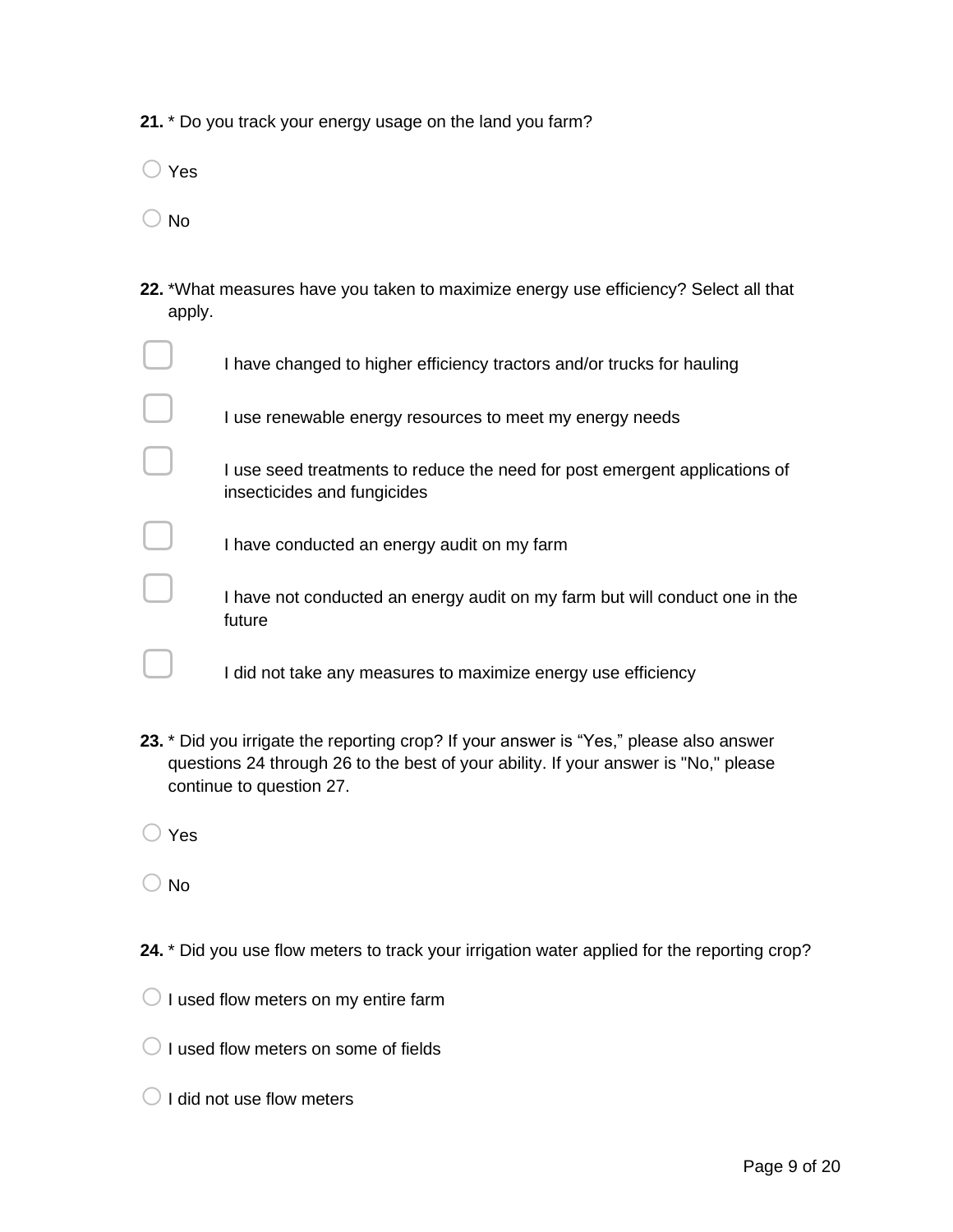**25.** What is your irrigation method for the reporting crop?

| <b>Center Pivot</b> |
|---------------------|
| Lateral             |
| Sprinkler           |
| Drip                |
| Flood               |
| Channel             |
| None of these       |

**26.** What is your irrigation water use? Please provide the correct units of measure.

|                             | Amount | Unit                                            |
|-----------------------------|--------|-------------------------------------------------|
| <b>Irrigation Water Use</b> |        | liters/hectare<br><b>OR</b><br>acre-inches/acre |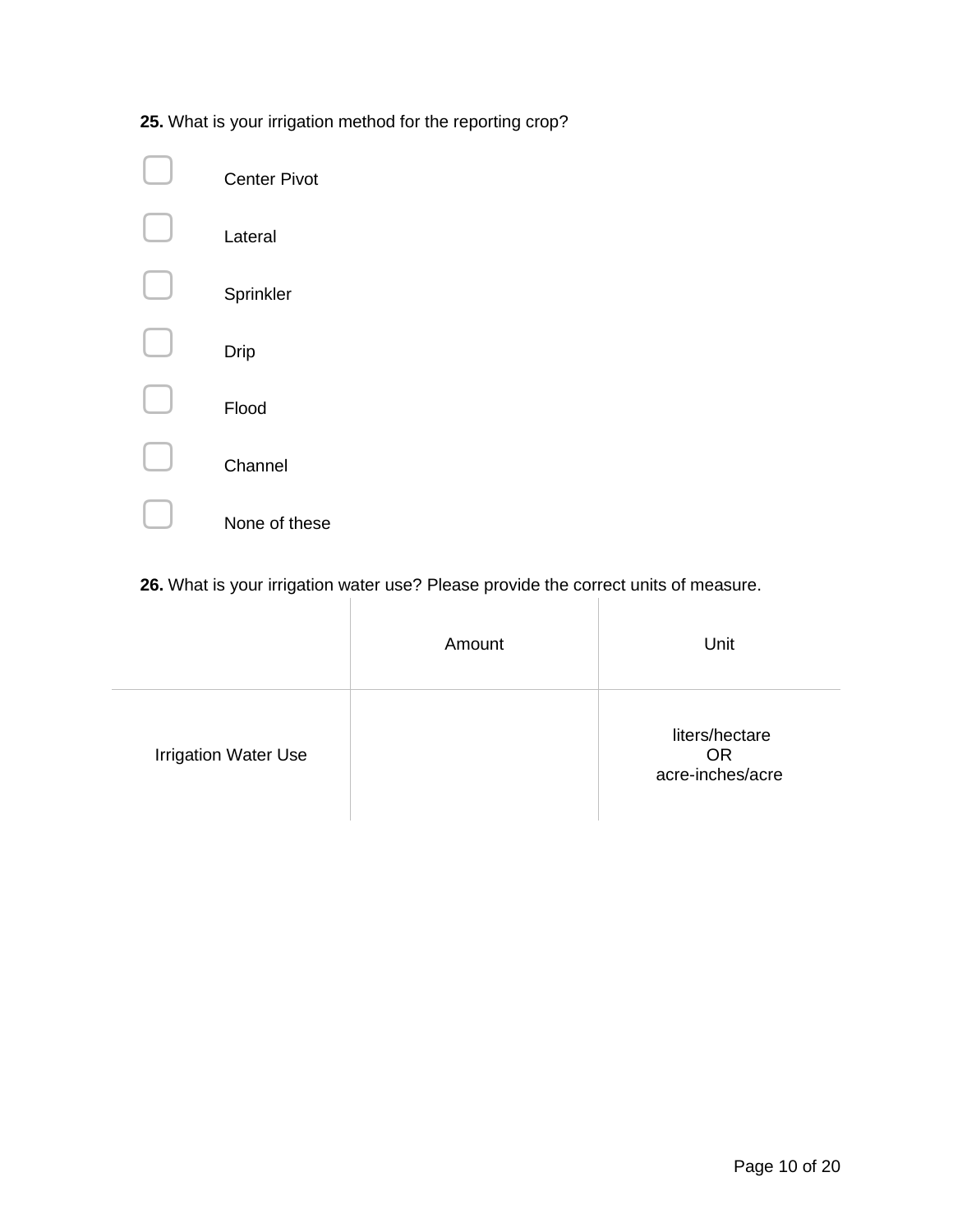**27.** \* How much fertilizer do you apply per hectare or acre for one rotation of the reporting crop? Select correct units of measure for fertilizer amount (kg or lbs) and area (hectares or acres) for your nitrogen (N), phosphorous (P), potassium (K) and manure applications.  $\mathbb{R}^2$  $\mathbb{R}^n$  and  $\mathbb{R}^n$  are  $\mathbb{R}^n$ 

|           | <b>Fertilizer Applied</b> | <b>Amount Unit</b> | Area Unit         |
|-----------|---------------------------|--------------------|-------------------|
| ${\sf N}$ |                           | kg<br>Ibs          | Hectares<br>Acres |
| ${\sf P}$ |                           | kg<br>Ibs          | Hectares<br>Acres |
| K         |                           | kg<br>Ibs          | Hectares<br>Acres |
| Manure    |                           | kg<br>Ibs          | Hectares<br>Acres |

**28.** \* What nitrogen (N) sources did you use on the reporting crop? Select all that apply.

 $\Box$  Urea ▢ Ammonium **Nitrate**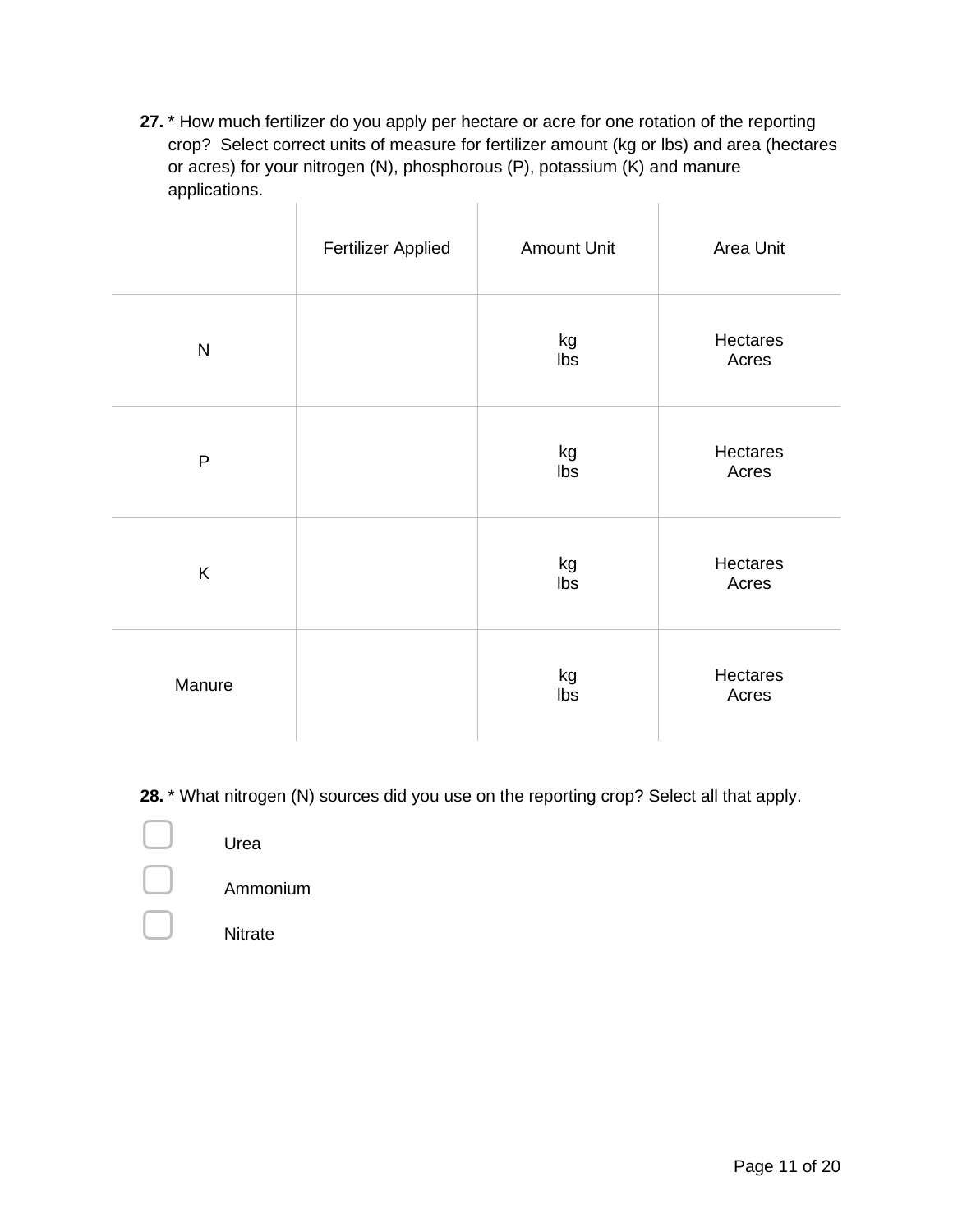**29.** What method do you use to apply fertilizers?

| Solution         |
|------------------|
| <b>Broadcast</b> |
| Incorporate      |
| Fertigation      |

- **30. Please answer this question for rice production only.** Do you laser level your field(s), or level using local techniques?
- $\bigcirc$  Yes
- $\bigcirc$  No

# **Profitability & Resource Needs**

**31.** \*What is your average yield in metric tons per hectare or acre for the last growing cycle of the reporting crop? Please select the correct units of measure.

| Average Yield | Unit                                             |
|---------------|--------------------------------------------------|
|               | MT/hectare<br>MT/acre<br>lbs/hectare<br>lbs/acre |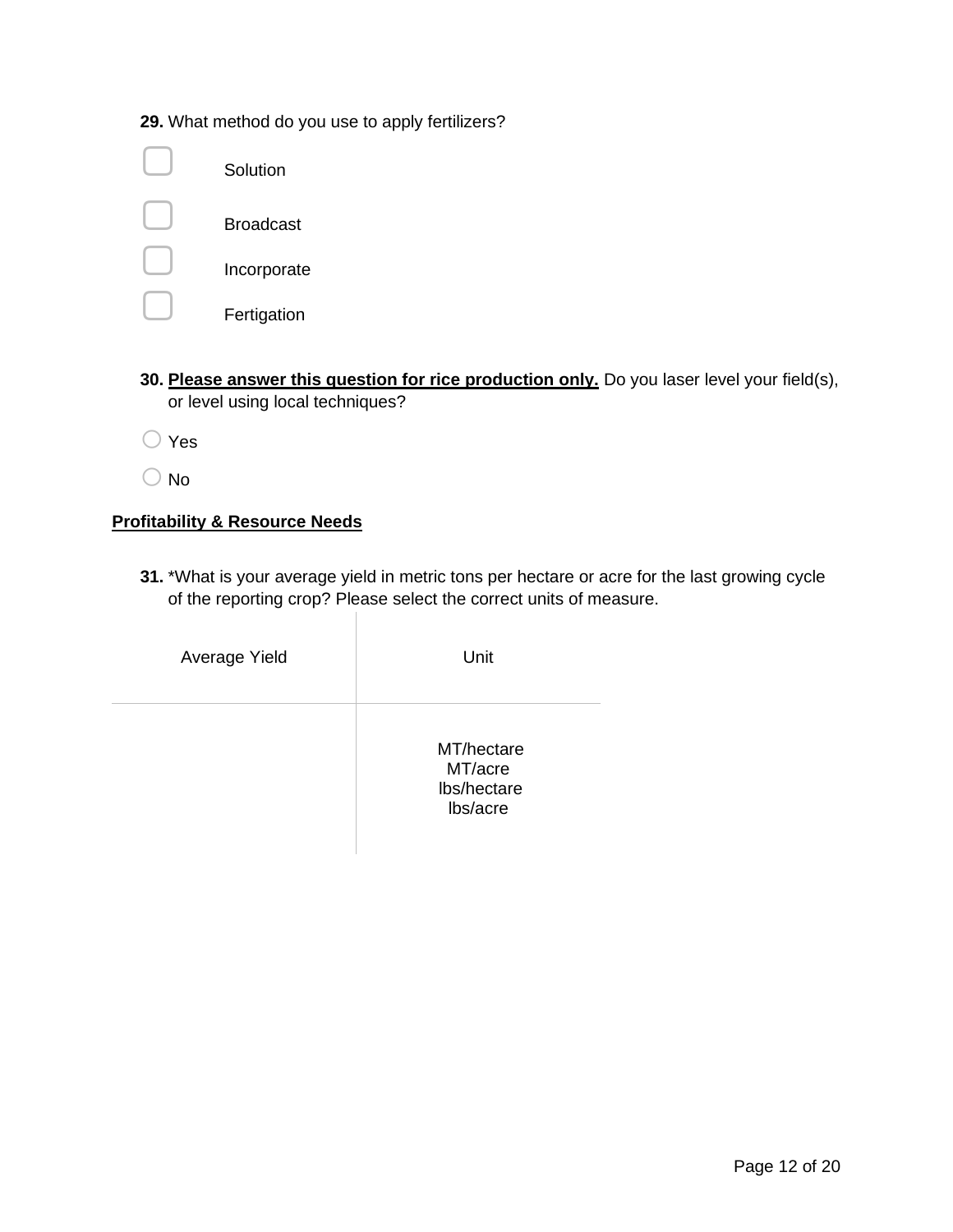**32.** \*What was your expected yield for the reporting crop? Please select the correct units of measure.

| <b>Expected Yield</b> | Unit                                             |
|-----------------------|--------------------------------------------------|
|                       | MT/hectare<br>MT/acre<br>lbs/hectare<br>lbs/acre |

 $\mathbb{R}$ 

**33.** What is the agricultural performance of the crop variety(ies) you produced for the reporting crop? Select all that apply.

| Good performance across all metrics      |
|------------------------------------------|
| Could be better - Low yield              |
| Could be better - Water intense          |
| Could be better - Pest/Insect vulnerable |
| Could be better - Disease vulnerable     |

**34.** \*Whom do you ask for agronomic advice? Select all that apply.

| Certified crop advisor or agronomist       |
|--------------------------------------------|
| Input Provider Representative              |
| Government or University extension officer |
| Influential community or village leader    |
| Co-operatives                              |
| <b>Family or Friends</b>                   |
| No one                                     |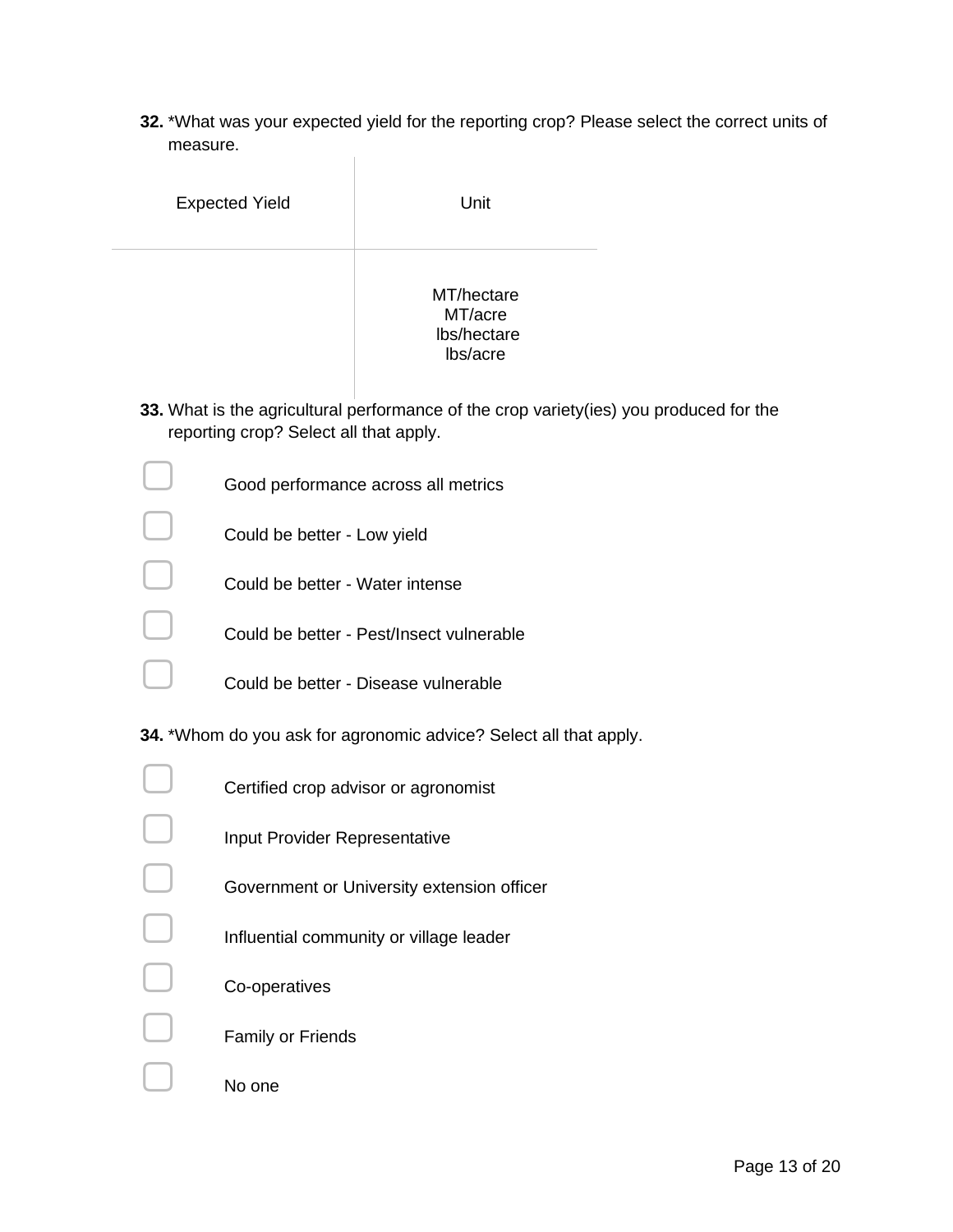**35.** \* What are the top three things that would help to improve your business? Select up to three options.

| Access to agronomic education                                                |
|------------------------------------------------------------------------------|
| Access to soil health management training or investment                      |
| Access to new seed technologies                                              |
| Access to crop protection products                                           |
| Access to biologicals and biostimulants                                      |
| Access to markets or market pricing                                          |
| Access to digital agriculture tools (e.g., farm management system, scouting) |
| Access to precision agriculture tools (e.g. variable rate planters)          |
| Access to financing for inputs, equipment, or services                       |
| I have access to resources for all of my agronomic needs                     |

**36.** If you experienced crop loss, which of the following were the cause? Select all that apply.

| Pre-harvest crop rot                                                                     |
|------------------------------------------------------------------------------------------|
| Disease pressure                                                                         |
| Weed pressure                                                                            |
| Insect pressure                                                                          |
| Lack of post-harvest storage                                                             |
| Extreme weather (drought, heat/cold, hail, wind damage, flooding)                        |
|                                                                                          |
| Market problems (unable to sell, contract cancellation, lack of demand, trade<br>issues) |
| I did not experience crop loss                                                           |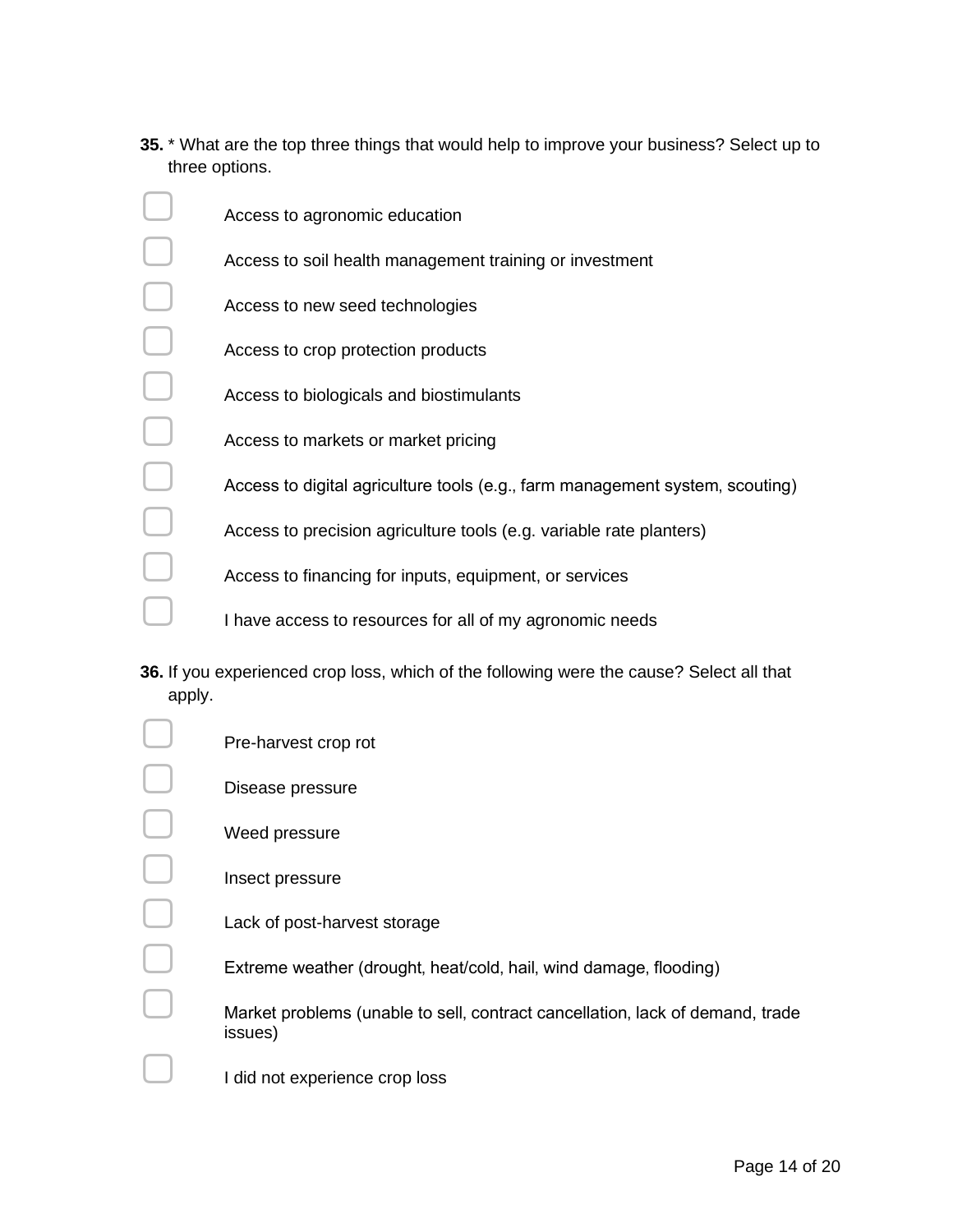#### **RISK ASSESSMENT & MANAGEMENT**

- **37.** \*Have you ever been required to sign a Code of Conduct or guideline on ethical business practices?
- $\bigcirc$  Yes, a Kellogg Supplier Code of Conduct has been shared with me.
- $\bigcirc$  Yes, my customer (e.g., miller) has a Code of Conduct that I signed.

 $\bigcirc$  No

**38.** Do you have a documented training system for ensuring food safety and quality of your products?

 $\bigcirc$  Yes, we are trained in food safety by government agencies or processors to Hazard Analysis Critical Control Point (HACCP) management system requirements

- $\bigcirc$  Yes, we have had some training in food safety and quality
- $\bigcirc$  No, we have not had training but this has not impacted our access to sell our food
- $\bigcirc$  No, we have not had training and it limits the places we can sell
- **39.** Do you have a documented training system for you and your employees on agricultural practices?
- $\bigcirc$  Yes, we receive Global G.A.P. training
- $\bigcirc$  Yes, we receive training through a third party like government extension
- $\bigcirc$  Yes, we receive training through a processor
- $\bigcirc$  No, we have not had training
- **40.** \* Do you feel your farming operation is at risk for extreme weather events (for example, drought, extreme heat or cold, hail, wind damage, flooding)?

 $\bigcirc$  Yes

 $\bigcirc$  No

 $\bigcirc$  I do not know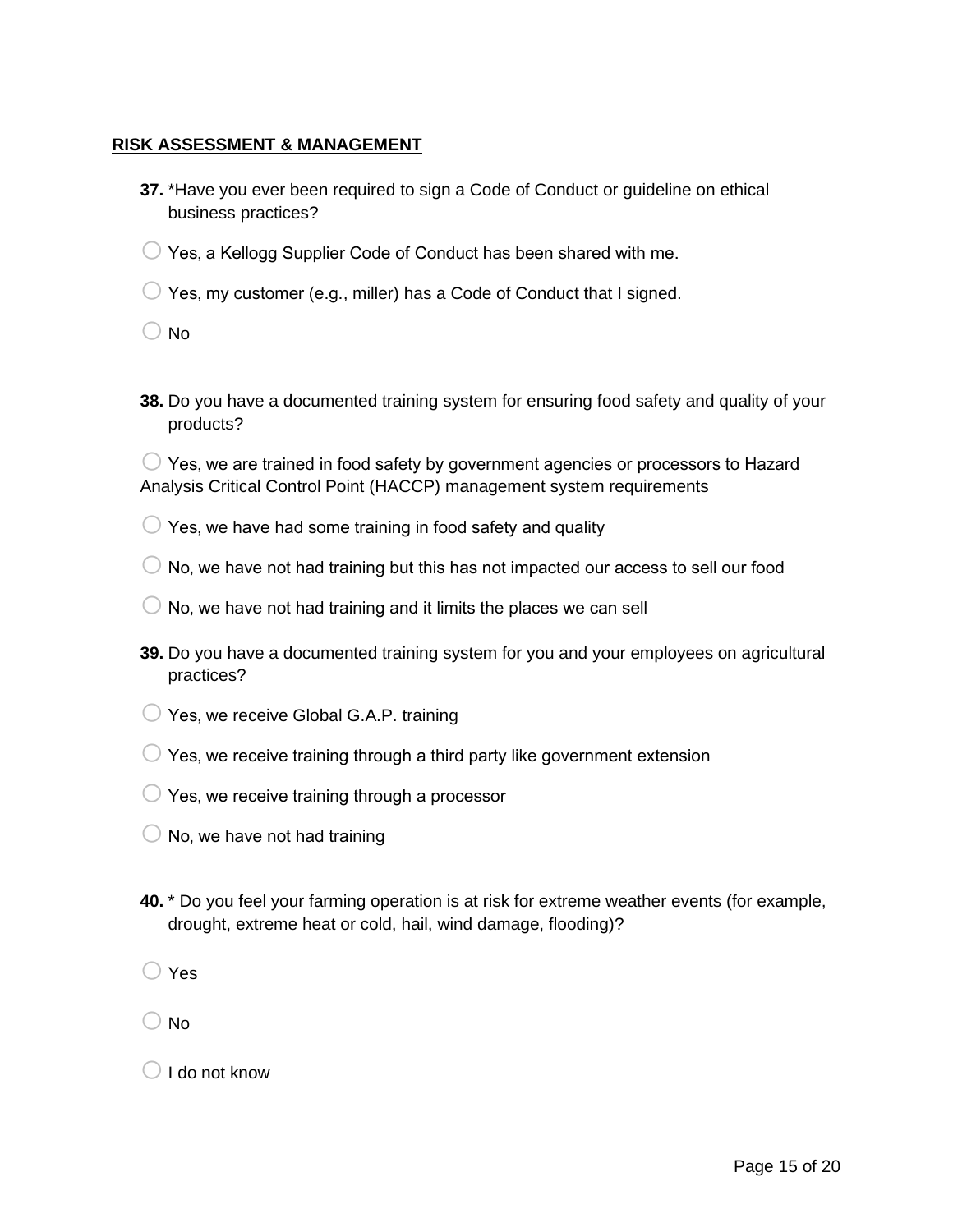**41.** \* Which methods are you using to address extreme weather events? Select all that apply.

| Drought prevention (Example: rainwater harvesting)                              |
|---------------------------------------------------------------------------------|
| Soil protection (Example: wind break rows, erosion barriers)                    |
| Freeze or frost protection (Example: wind machines, sprinkling)                 |
| Crop insurance                                                                  |
| Soil enhancement (Example: drainage, improved soil structure or organic matter) |
| Alternate wet dry (rice only)                                                   |
| I use other methods that are not included in this list                          |
| None                                                                            |

# **Labor & Occupational Health & Safety**

**42.** \*Does everyone on your farm, including employees and subcontractors, use Personal Protective Equipment (PPE) when handling or applying chemicals?

 $\bigcirc$  Yes, and everyone involved in chemical applications has been trained according to legal requirements

 $\bigcirc$  Yes, but there is no formal training

- $\bigcirc$  No, PPE is not used for chemical applications
- $\bigcirc$  No, we do not use chemicals that require PPE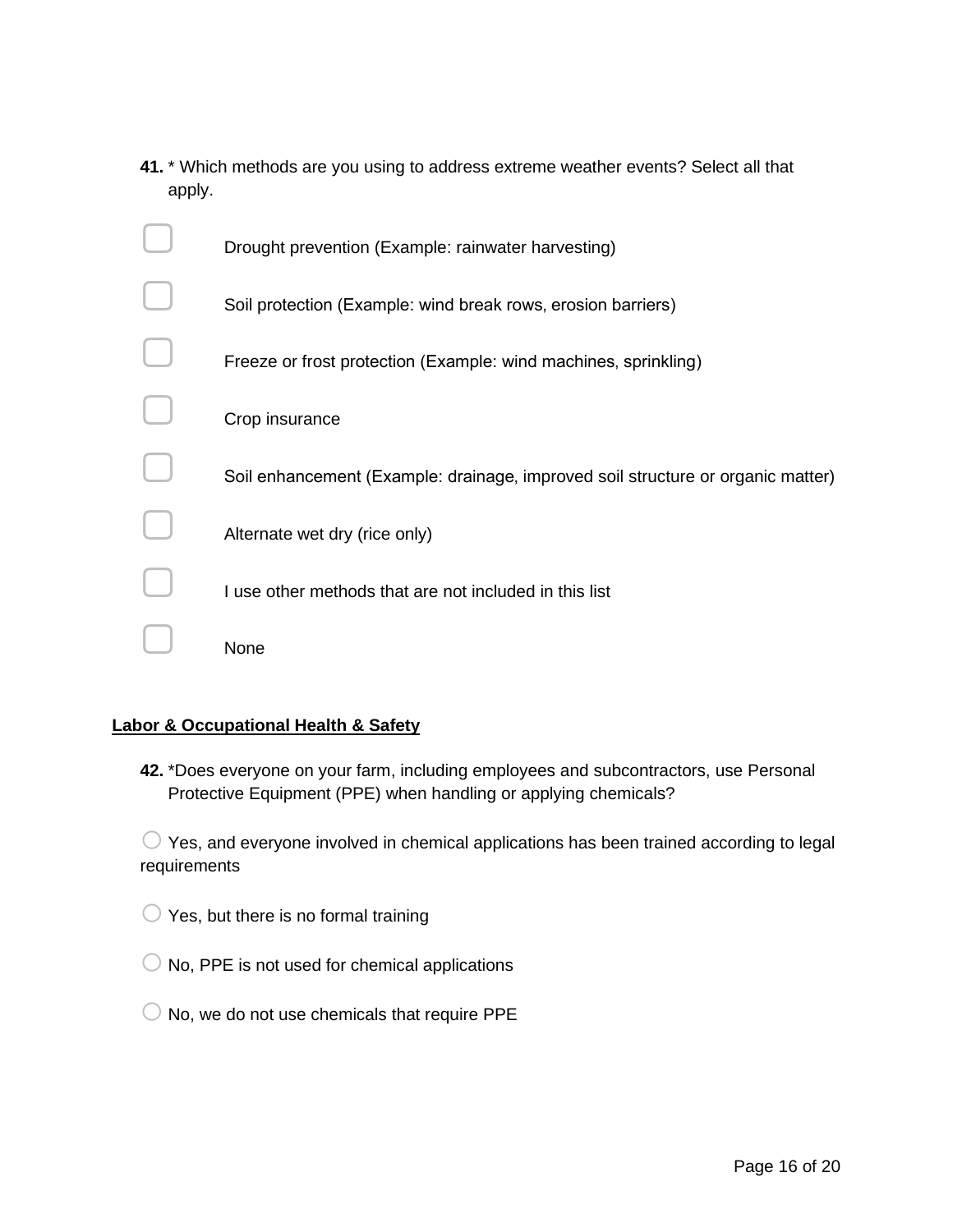**43.** \* How many workers were employed or subcontracted by your operation during your last harvest? Please do not include unpaid family members who work on the farm. **If you employ workers, please also answer questions 43a-43d**. If you do not employ workers, please select that answer option below and continue to question 44.

 $\bigcirc$  I do not employ workers

- $\bigcirc$  (1-10)
- $\bigcirc$  (11-25)
- $\bigcirc$  (26-50)
- $\bigcirc$  (51-100)
- $\bigcirc$  (over 100)

43a. What percent of your workers on farm are: (These numbers should sum to 100%.)

\_\_\_\_\_\_\_ Men % \_\_\_\_\_\_\_ Women %

43b. What percent of your workers on farm are: (These numbers should sum to 100%.) \_\_\_\_\_\_\_ Direct hire %

\_\_\_\_\_\_\_ Contracted hire %

43c. What percent of your workers on farm are: (These numbers should sum to 100%.) **Local Permanent Residents %** 

Non-local, but permanent residents of the same country where I farm %

\_\_\_\_\_\_\_ Non-local permanent residents - from out of country %

43d. How do you pay your workers?

 $\bigcirc$  Pay workers directly

 $\bigcirc$  Pay workers indirectly, through a worker representative

 $\bigcirc$  Pay workers indirectly, through a labor broker or employment agency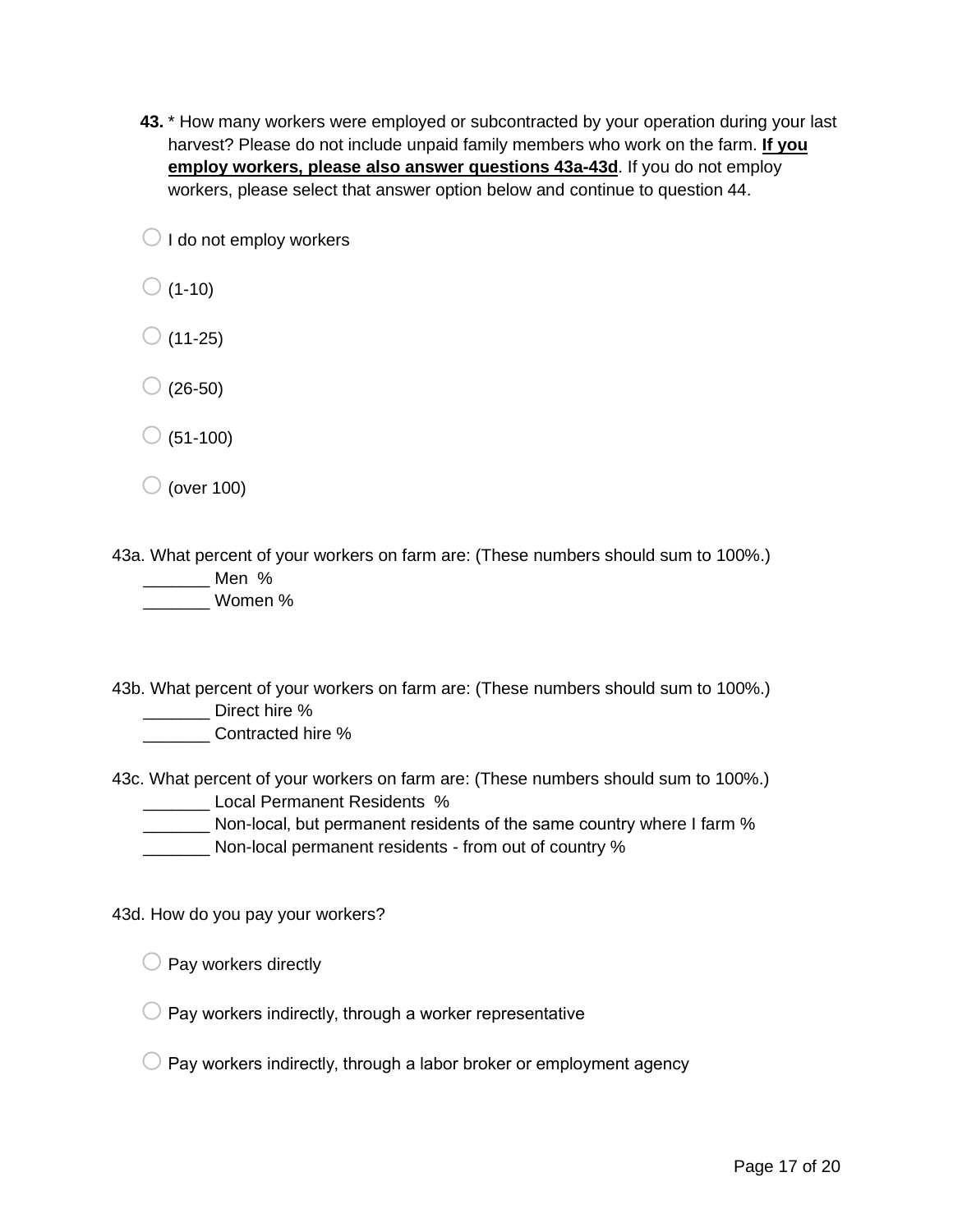- **44.** \* Do you, and any workers you employ or subcontract on your farm, have regular access to health and safety training?
- $\bigcirc$  Yes, through my processor or trader
- $\bigcirc$  Yes, through government entities
- $\bigcirc$  Yes, through opportunities with non-governmental organizations (NGOs)
- $\bigcirc$  No

The remaining questions apply only to crops produced in the following countries: Bangladesh, Brazil, Chile, China, Colombia, Egypt, India, Mexico, Morocco, South Africa, Thailand, Tunisia, and Turkey.

**45.** Are you and your family able to meet all your basic needs (food, housing, clothes, education, and savings) from your income only from farming?

 $\bigcirc$  Yes, all the time

- $\bigcirc$  Yes, depending on the season
- $\bigcirc$  No

**Responses are mandatory for questions 46 through 50 if you indicated in question 43 that you employ or subcontract workers.** If you do not employ or subcontract workers, please continue to question 51.

- **46.** Do you keep any of your employees' identification or travel documents? (e.g. passports, visas, identification)
- $\bigcirc$  Yes. we keep these documents in a central location at all times
- $\bigcirc$  Yes, but employees can access them upon request within 24 hours
- $\bigcirc$  Yes, but employees can access them anytime without needing permission
- $\bigcirc$  No, we do not keep any documents for employees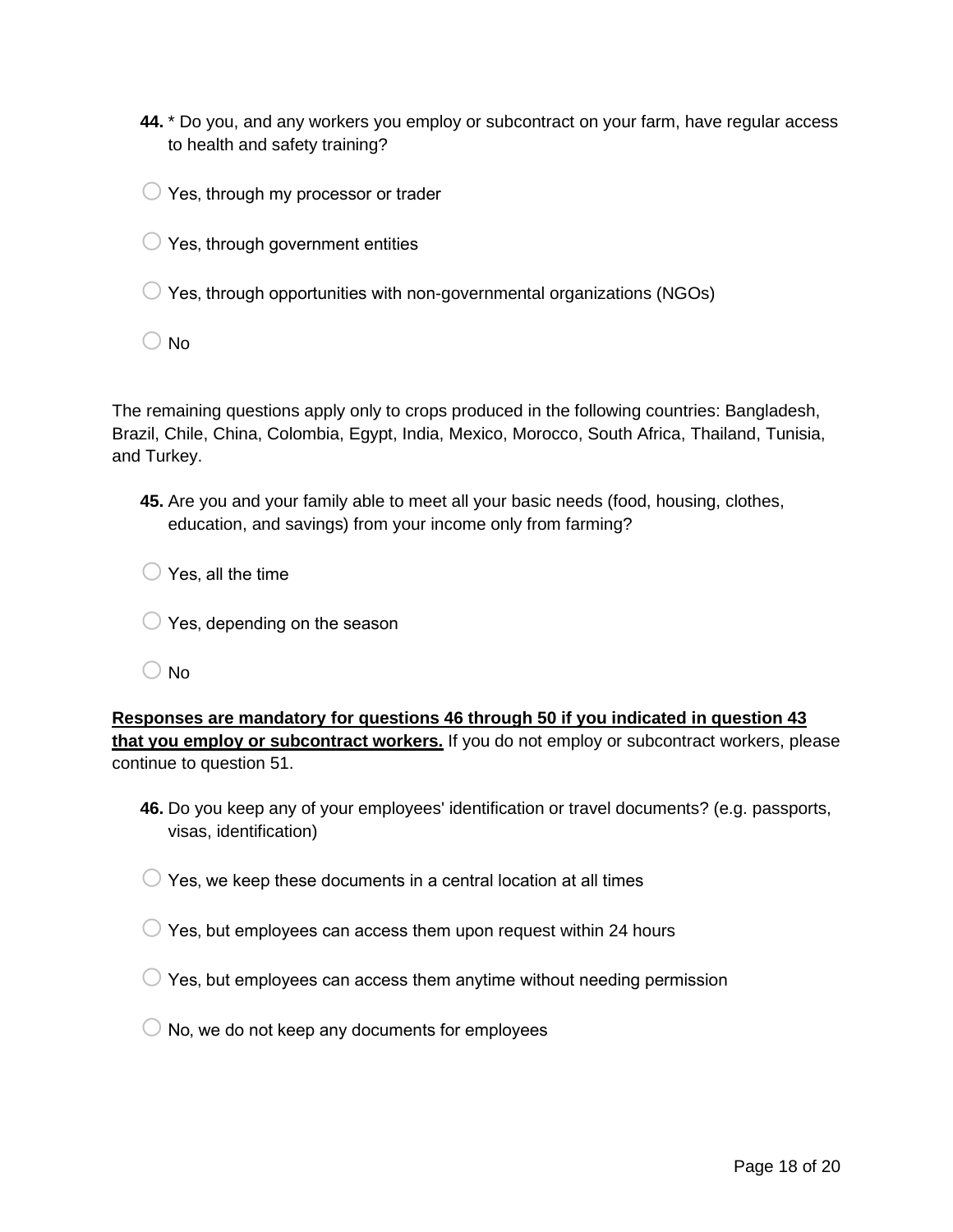**47.** Do your employees pay for any of the following expenses, either directly or through paycheck deductions?

| Medical screening as a condition of employment                   |
|------------------------------------------------------------------|
| Job training                                                     |
| Worker levy fees                                                 |
| Personal protective equipment or other safety items              |
| No, employees do not pay for any of these work-related expenses. |

**48.** Do you have a system for your employees to file complaints about issues?

 $\bigcirc$  Yes, we have a formal system and keep records of complaints and resolutions

 $\bigcirc$  Yes, we have an informal system and employees can come to a manager if they have a complaint

 $\bigcirc$  No, we do not have a system for employees to make complaints

**49.** Do you provide your employees housing during their time of employment?

 $\bigcirc$  Yes, I provide employees with housing, with no restrictions on leaving the housing at any time

 $\bigcirc$  Yes, I provide employees with housing, with some restrictions on leaving the housing (night curfew, approval needed, only weekends, etc.)

 $\bigcirc$  No